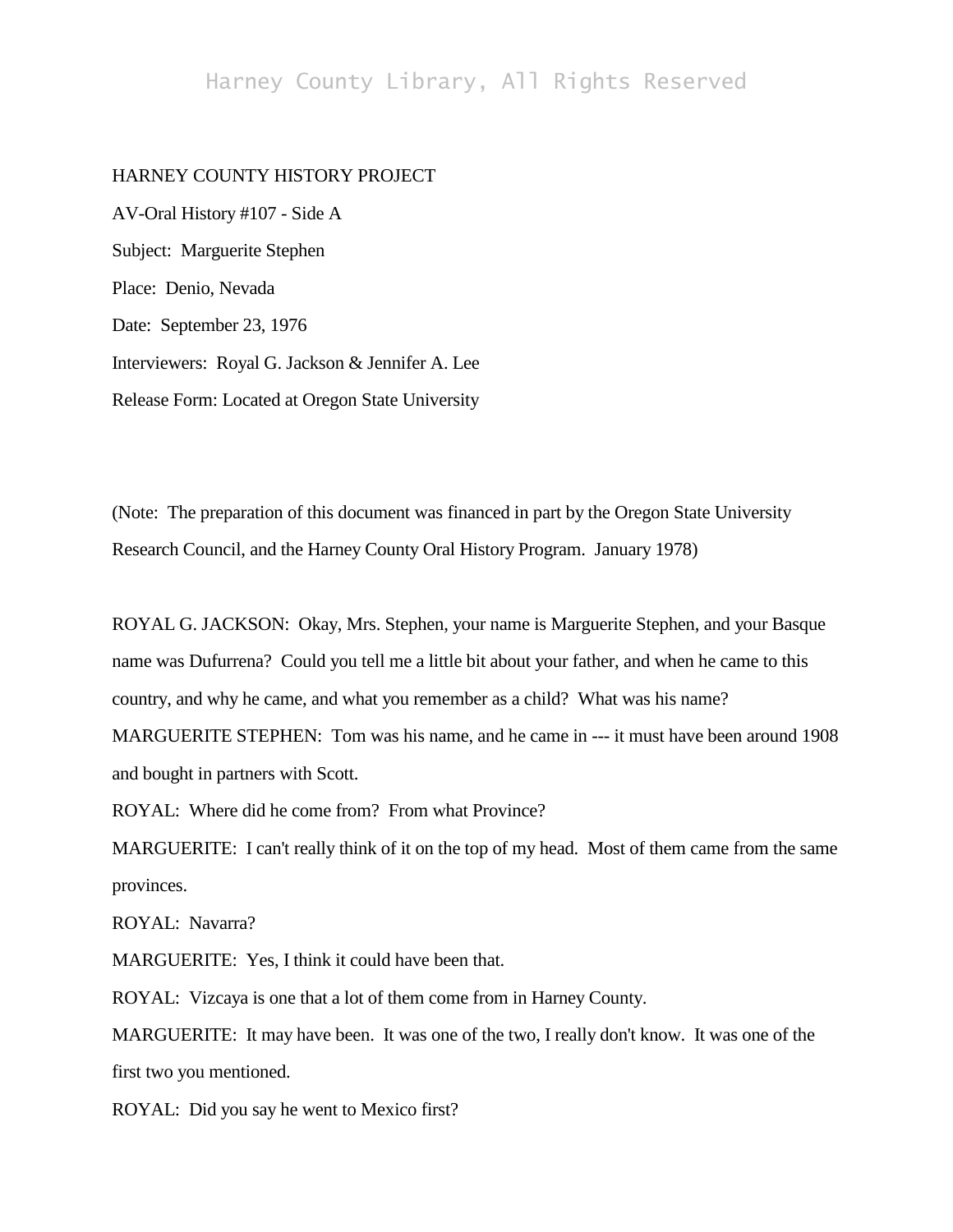MARGUERITE: Yes, he landed, he snuck on the ship, stowed away on the ship, and landed in Mexico, and worked his way up into California herding sheep.

ROYAL: He came into this country illegally then?

MARGUERITE: Well, yes. After being in California for a while, some way he worked his way up here, and then he and my mother were married, and they built the house Bill Moser lives in. And they had sheep and ran out of there. Then in 1918, I think it was, they sold here and he bought what is now the Sheldon Refuge and moved up there. And then in 1937, he sold that to the government and moved to Kings River. And he had up there, cattle and horses, but there was also four Basques there who had most of the range leased and they ran sheep.

ROYAL: Where did he meet your mother, was she Basque as well?

MARGUERITE: No, well he met her here, I guess, in Denio. And they were married and lived,

well, from about 1910 to about 1918 and they moved here in 1918.

ROYAL: Did he continue herding sheep then for how long?

MARGUERITE: Well, after he bought in with Scott, he didn't herd anymore, but they had herders and sheep tenders hired.

ROYAL: Scott was the person who had a lot of sheep already?

MARGUERITE: I don't know what he had, although they went in together, and I think they ran around 40,000 head of sheep out of here.

ROYAL: 40,000 head in the Denio area?

MARGUERITE: Yes, but there was no BLM or anything then, either.

ROYAL: Approximately what year would that have been when they had the most sheep?

MARGUERITE: I would say 1909 and '10.

ROYAL: Did he continue his sheep then until he died, or ---

MARGUERITE: No, after we sold up here, the people that had the range leased for their sheep,

they broke up. And he just had cattle then, cattle and horses.

ROYAL: Did he hire mostly Basques when he had sheep?

MARGUERITE: Uh, yes.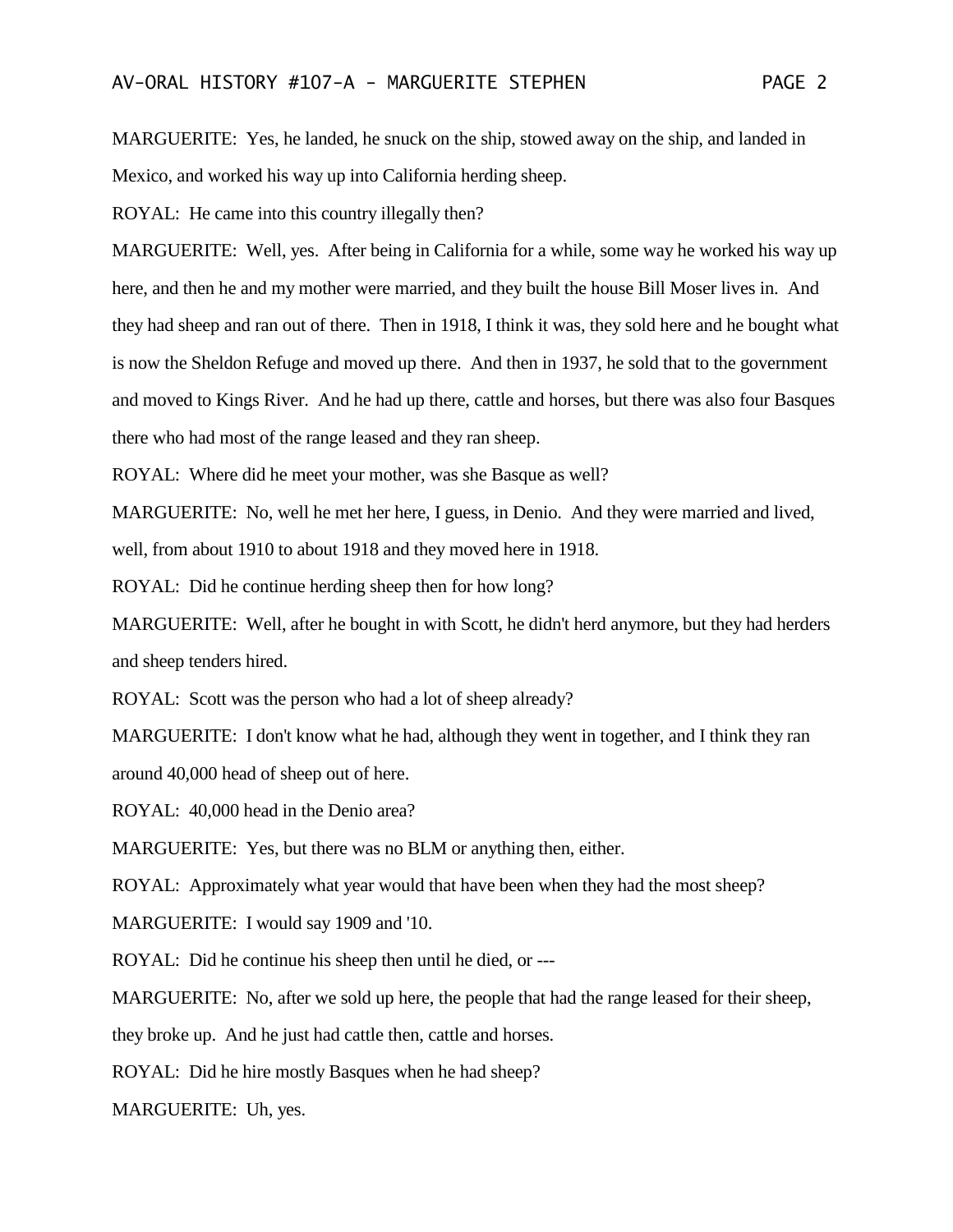ROYAL: Do you remember any stories or much about that when you were a little girl? MARGUERITE: No, I really don't. When I was growing up, he didn't have any sheep himself; he just had cattle and horses. But the range, he had part of it leased to sheep men. And I think those men who had the place leased had around 20,000.

ROYAL: Did any of the Basque men have wives, or were they always by themselves?

MARGUERITE: Oh, they married after they came here, but the herders were always single.

ROYAL: Did most of them stay three years; didn't they usually have to have a contract?

MARGUERITE: No, no, not at that time.

ROYAL: Did someone sponsor them to come over here?

MARGUERITE: No.

ROYAL: So, they weren't in debt to anyone, they could leave anytime they wanted to?

MARGUERITE: Oh, yes.

ROYAL: It was a very lonely life, wasn't it? They stayed up in the hills.

MARGUERITE: Ah, well I guess it was, but I guess it wasn't really to them because they didn't know any different. Now it would be entirely different, but at that time they didn't think anything of it.

ROYAL: Are there many Basques around here now?

MARGUERITE: Oh yeah, lots of Basques.

ROYAL: In this general area?

MARGUERITE: Oh, right in here? Well, quite a few, yeah.

ROYAL: Murra is half Basque, and he owns the Diamond Bar. And are you the only other one in Denio as far as you know?

MARGUERITE: Well, Howard has a sister over here at this ranch over here, and at the maintenance station down here, there is another. Albisu is his name, he and his wife are Basque, they live there. Oh yeah, they are all over.

ROYAL: Are there any Basque holidays or celebrations in this general area? Do they get together? MARGUERITE: Oh yes, in Winnemucca they have and Elko, and Boise. And Winnemucca is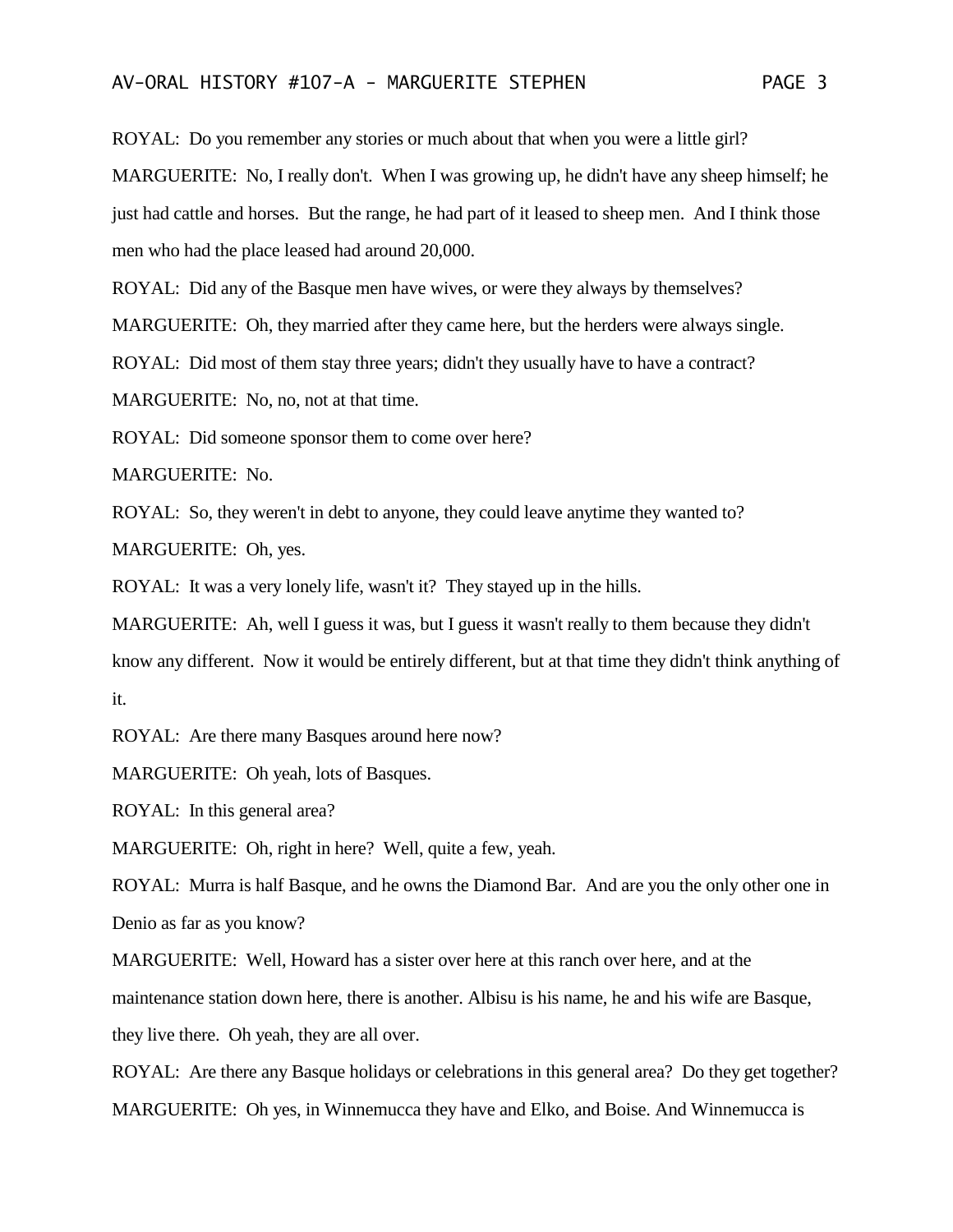very, very active, as far as the Basques are ... oh lots of Basques live there.

ROYAL: What kinds of things do they do?

MARGUERITE: Oh, they have their dances in Elko; they have wood chopping contest and strength contests.

ROYAL: La Jota?

MARGUERITE: Oh yeah, all kinds of fast dances. I have never been to one, but they really have quite a celebration. I don't know what time of year it is. They just finished having one in Winnemucca. The paper is full of pictures of them. They have a lot of youngsters coming up who are learning the Basque dance. A lot of these are in danger of being lost. And there is a few women in Winnemucca who have really worked to teach these youngsters the dances. And finding players, accordion players especially is getting very difficult.

ROYAL: Accordions are the traditional instruments played at these celebrations?

MARGUERITE: Right. And finding young people to carry on with their type of music is a little hard.

ROYAL: And yet there is a tremendous amount of interest in Nevada in that sort of thing, compared to other places, isn't there?

MARGUERITE: Yes, I would say there is. Oh, Boise is quite active. But Nevada has so many Basques.

ROYAL: Did your father, while you were growing up, did he make any effort to teach you

Basque? I mean, was he concerned that you should grow up a Basque, or did he care?

MARGUERITE: No, he didn't care.

ROYAL: You didn't care if you learned or not?

MARGUERITE: No.

ROYAL: Did you learn some Basque?

MARGUERITE: Oh yeah, but I've forgotten it. Living, when I was real young, living all around them I knew what they were saying. I knew quite a bit of it, but I really forgot it.

ROYAL: Do you identify yourself at all as a Basque? Is that important? If I were to ask you,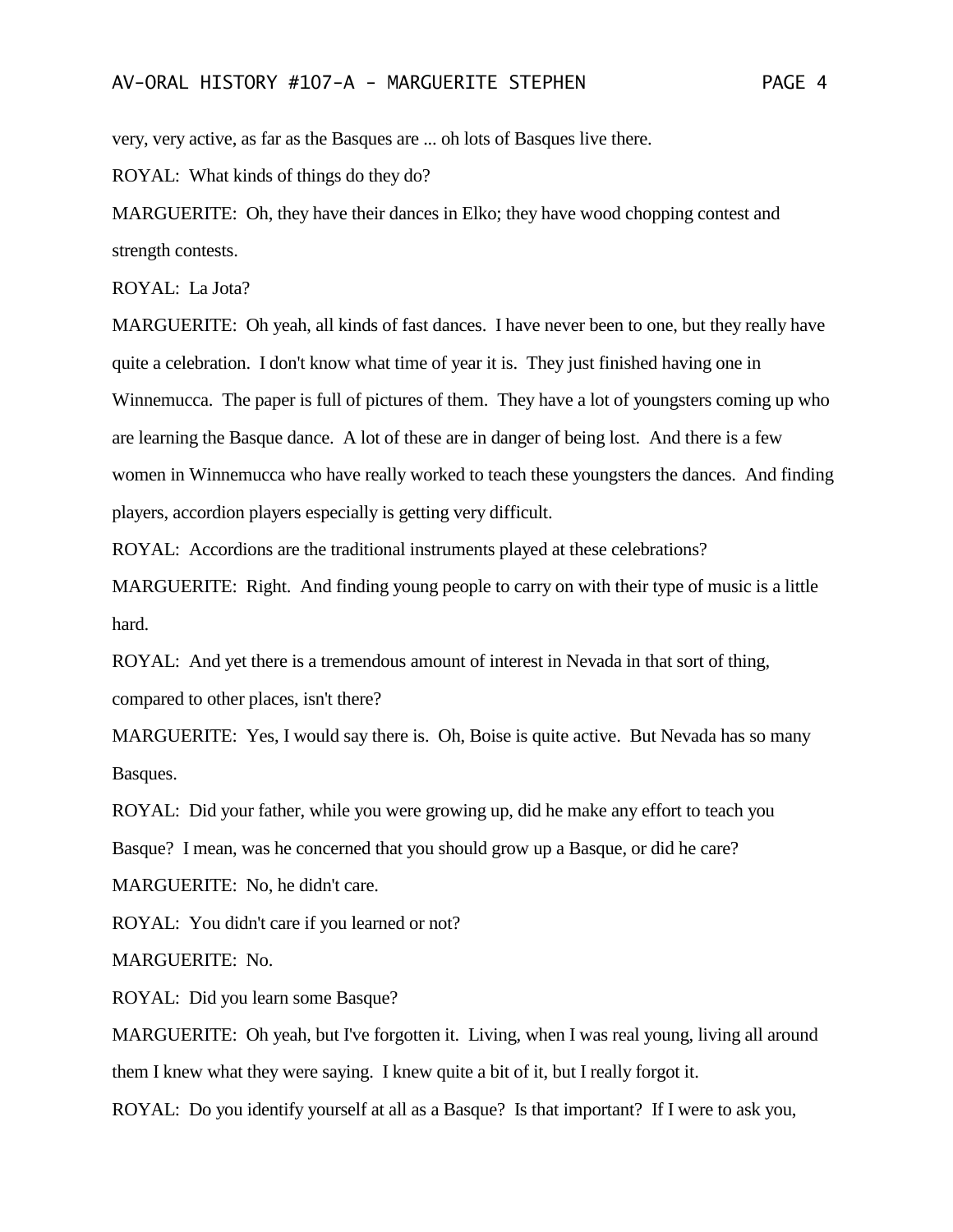"Who are you," would being a Basque be a very important part of a description of yourself? MARGUERITE: I don't know. I never thought of it. I don't know.

ROYAL: You don't have a chance now to interact much with the Basques, so you are not very aware of it then?

MARGUERITE: Oh yeah, I am around them all the time. I mean, but I never think about it.

ROYAL: You don't think of yourself as being any different as far as that goes?

MARGUERITE: No.

ROYAL: Do you have children?

MARGUERITE: We have one son.

ROYAL: Does he speak any Basque?

MARGUERITE: No.

ROYAL: Is he at all interested in it?

MARGUERITE: I don't know. I never asked him. I really don't know. I still say if you grow up with something, you don't pay any attention to it, you know.

ROYAL: You sort of take it for granted.

MARGUERITE: Yeah.

ROYAL: Did you grow up knowing any of the Basque dances?

MARGUERITE: Oh yeah, I guess. I wouldn't know them now.

ROYAL: You used to go to parties, and you did dance?

MARGUERITE: Oh yeah. The house we had was a great big, big house and the main dining room was cleared out at Christmas and New Years, and people came from miles and miles. Somebody was always there playing the accordion or something.

ROYAL: Did you eat special kinds of Basque foods then?

MARGUERITE: Oh, a lot of it was. Yeah.

ROYAL: What would have been the kind of food you ate that would have been considered as Basque food?

MARGUERITE: Well, codfish was fixed a certain way. I don't know, we had sourdough bread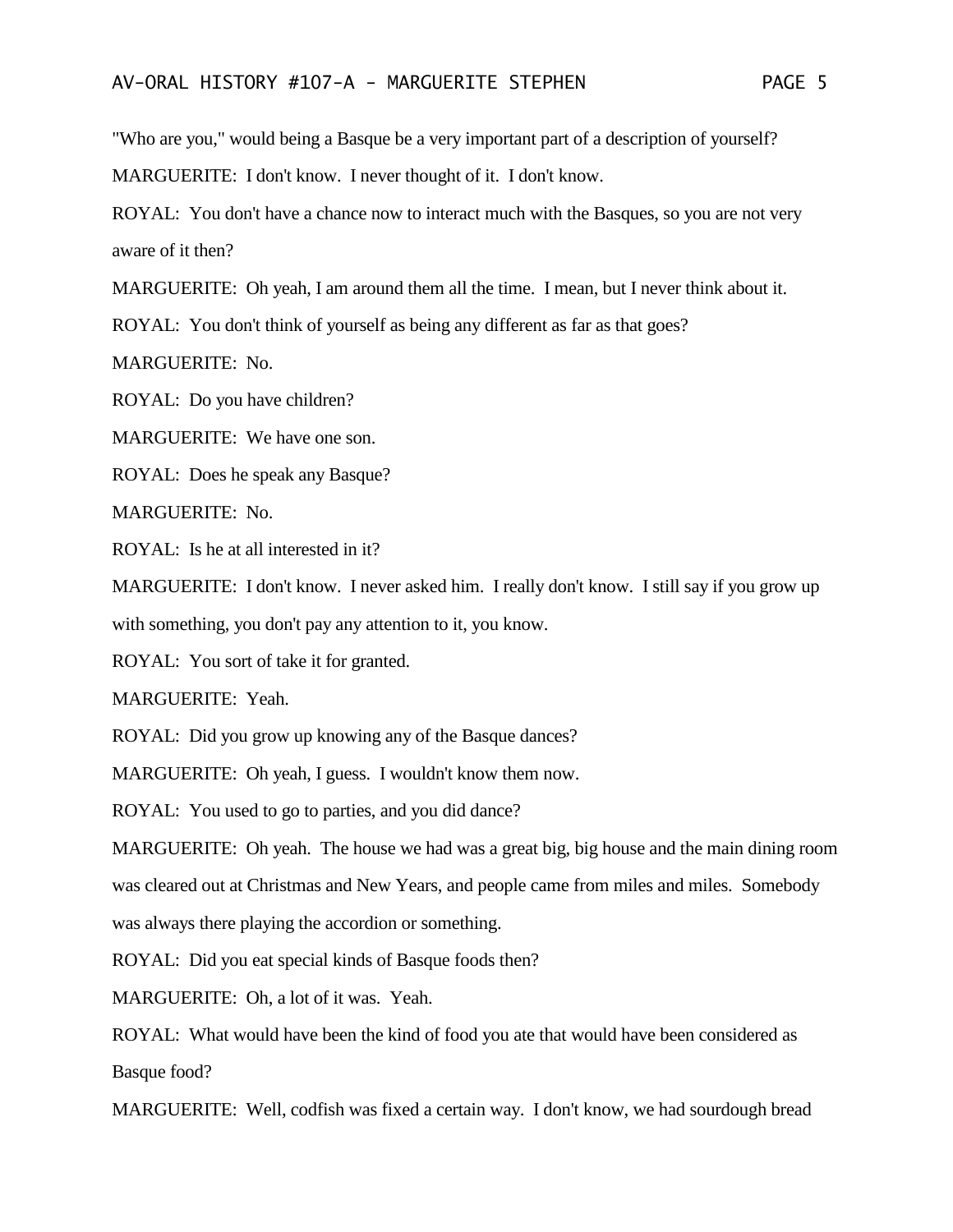that really isn't though.

ROYAL: What about garbanzo beans?

MARGUERITE: Oh yes, we always had those.

ROYAL: Codfish, garbanzo beans. Anything else that you remember as being traditional?

MARGUERITE: Ah, blood sausage, and tripe. I don't know really.

JENNIFER LEE: Do you know how to dance the La Jota?

MARGUERITE: No, I forgot. I did a little.

JENNIFER: Have you ever been to Spain?

MARGUERITE: No.

ROYAL: Did you have any interest in going?

MARGUERITE: No, I don't think so.

JENNIFER: You don't have relatives over there in the old country?

MARGUERITE: Oh yeah, the place is full of them.

JENNIFER: You don't keep in contact with them at all.

MARGUERITE: No. In fact, I think --- my dad's home is still in Spain. It is still occupied by

Dufurrenas as far as I know.

ROYAL: None of them have come over and contacted you?

MARGUERITE: Ah, there was a niece was over and I saw her once, I think, when she was here. I guess everybody just kinda goes their own way.

ROYAL: There isn't that much Basque community right here in Denio, so you really don't associate with the Basques in that way anymore? Or do you see them coming out of the mountains.

Do they get together in Denio for any reason at all?

MARGUERITE: No, everybody gets together and there will be Basques among them, but not just the Basques.

ROYAL: I understand that the Irishmen were very active in herding.

MARGUERITE: Oh yeah, a lot of them.

ROYAL: I never understand that. Why did they do a lot of herding?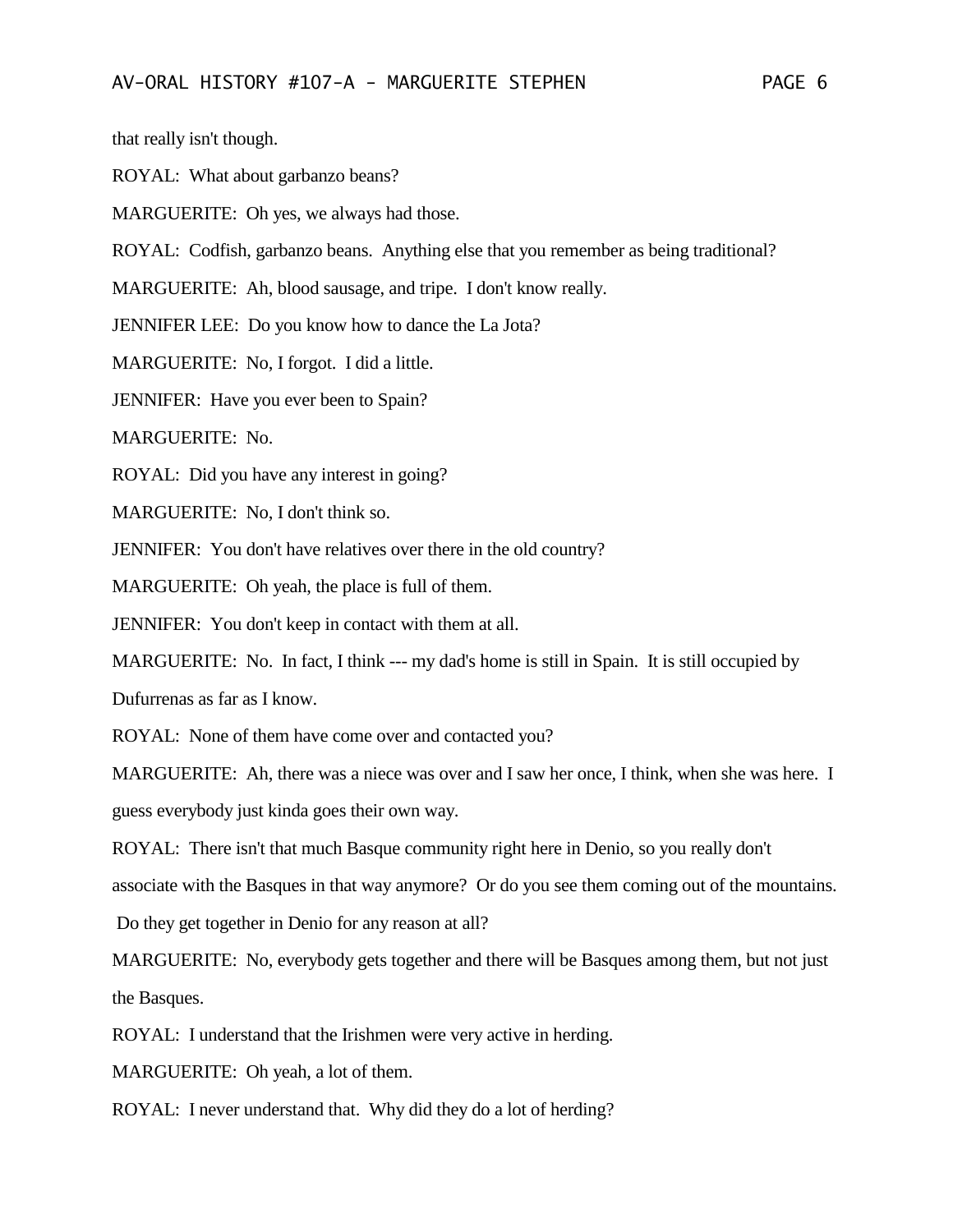MARGUERITE: I don't know.

ROYAL: Is that a traditional thing they did in Ireland?

MARGUERITE: Well, I don't know. I never thought of that. There were just a lot of them.

Lakeview still has a lot of them. But if you are doing a study on the Irish, that is where you should go.

ROYAL: What about the Scotch? I heard they made good herders too.

MARGUERITE: Well really, the Scotch, I understand from what I read in history were the very first sheepherders to come to America. And I don't know why the Irish. Maybe they liked it, I don't know. I know the Basques all had sheep in the old country.

ROYAL: Was it a known occupation in Spain? Most of them that we talked to came from rural backgrounds; they grew up on farms.

MARGUERITE: Yes, I think so, yes.

ROYAL: Your father had grown up on a farm in Spain?

MARGUERITE: Yes, uh huh.

ROYAL: When did he die?

MARGUERITE: In 1939.

ROYAL: And your mother?

MARGUERITE: 1963 or 1962.

ROYAL: So, what year were you born?

MARGUERITE: 1920.

ROYAL: Did you have any other brothers or sisters?

MARGUERITE: Yes, I have one brother four years older, and one brother eight years older.

ROYAL: Did they continue at all the Basque tradition, or were they interested?

MARGUERITE: No, about like I am.

ROYAL: Are they in this area?

MARGUERITE: Oh Ray, he lives at Orevada which is between McDermitt and Winnemucca.

Little tiny place, about like this. But then my older brother, I don't know where he is. Somewhere